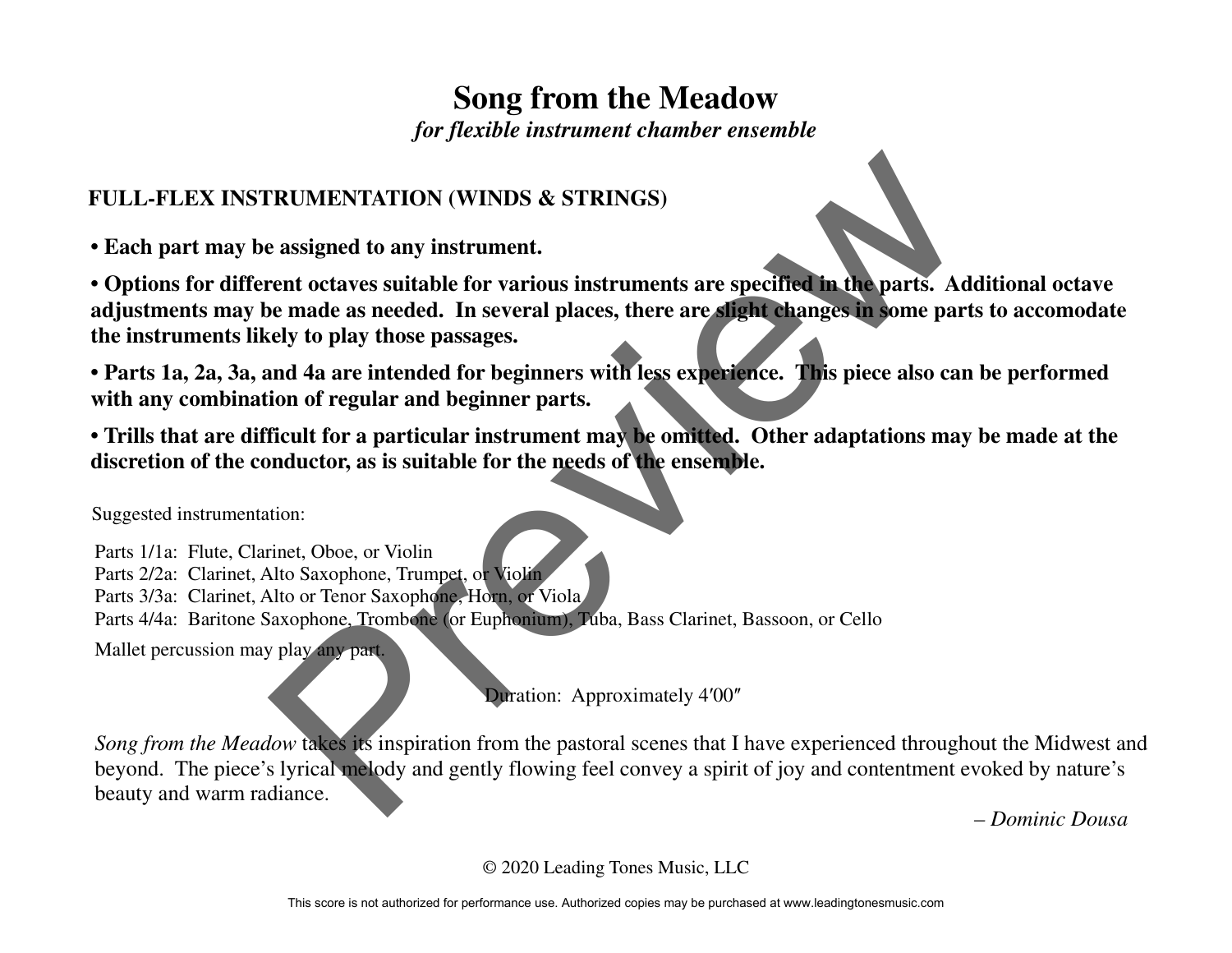## Song from the Meadow

Dominic Dousa



**Score**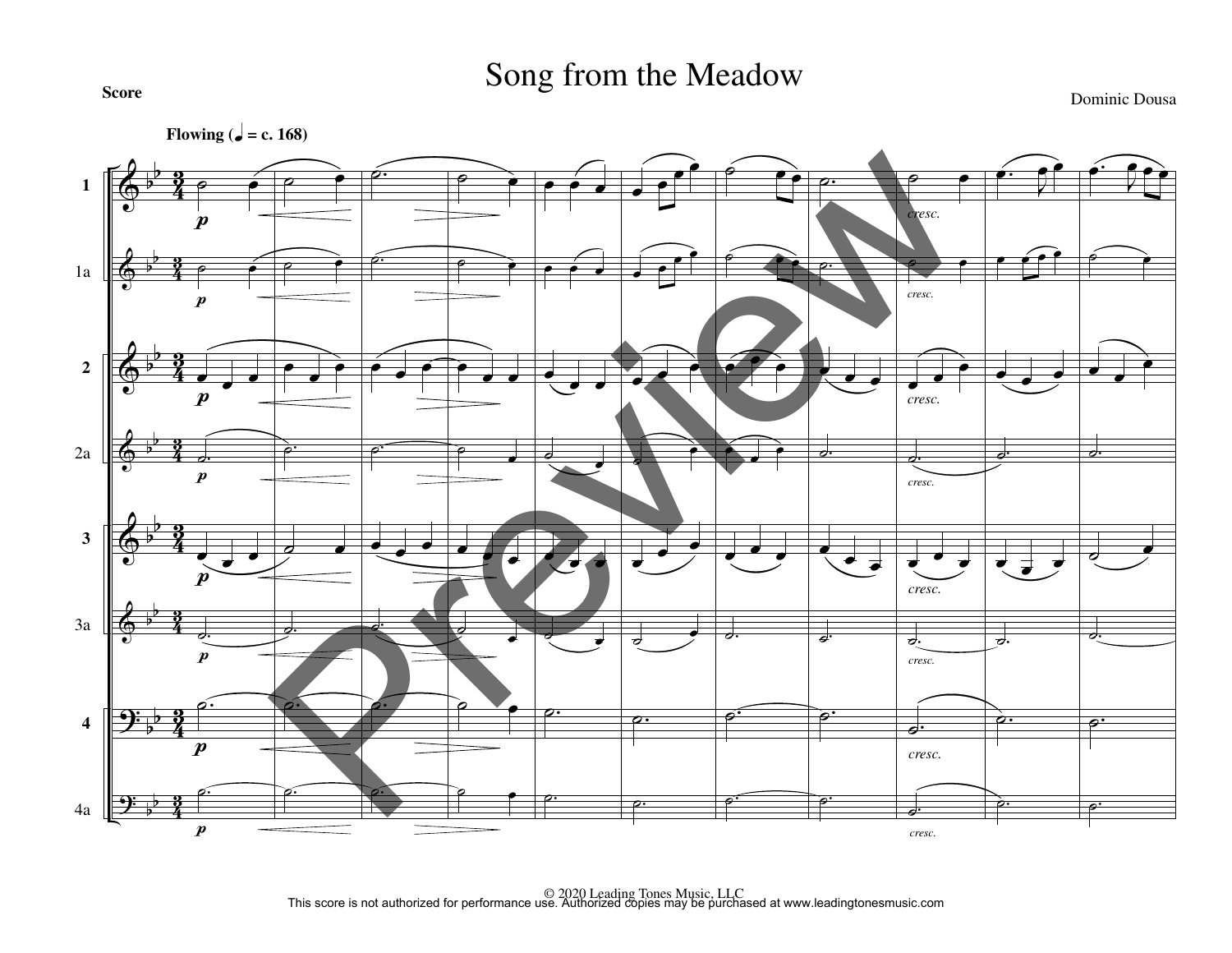

Dousa, *Song from the Meadow*, p. 3 This score is not authorized for performance use. Authorized copies may be purchased at www.leadingtonesmusic.com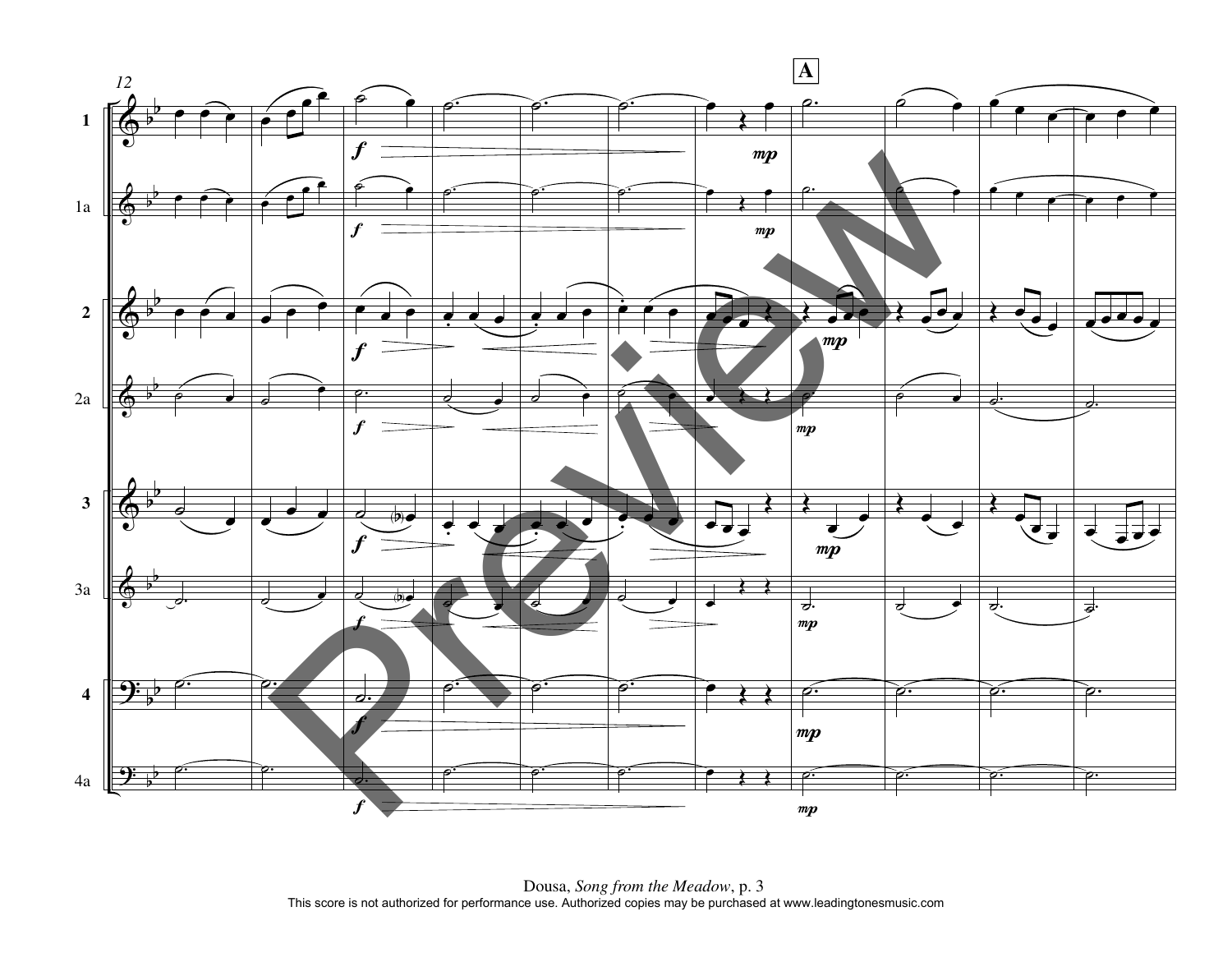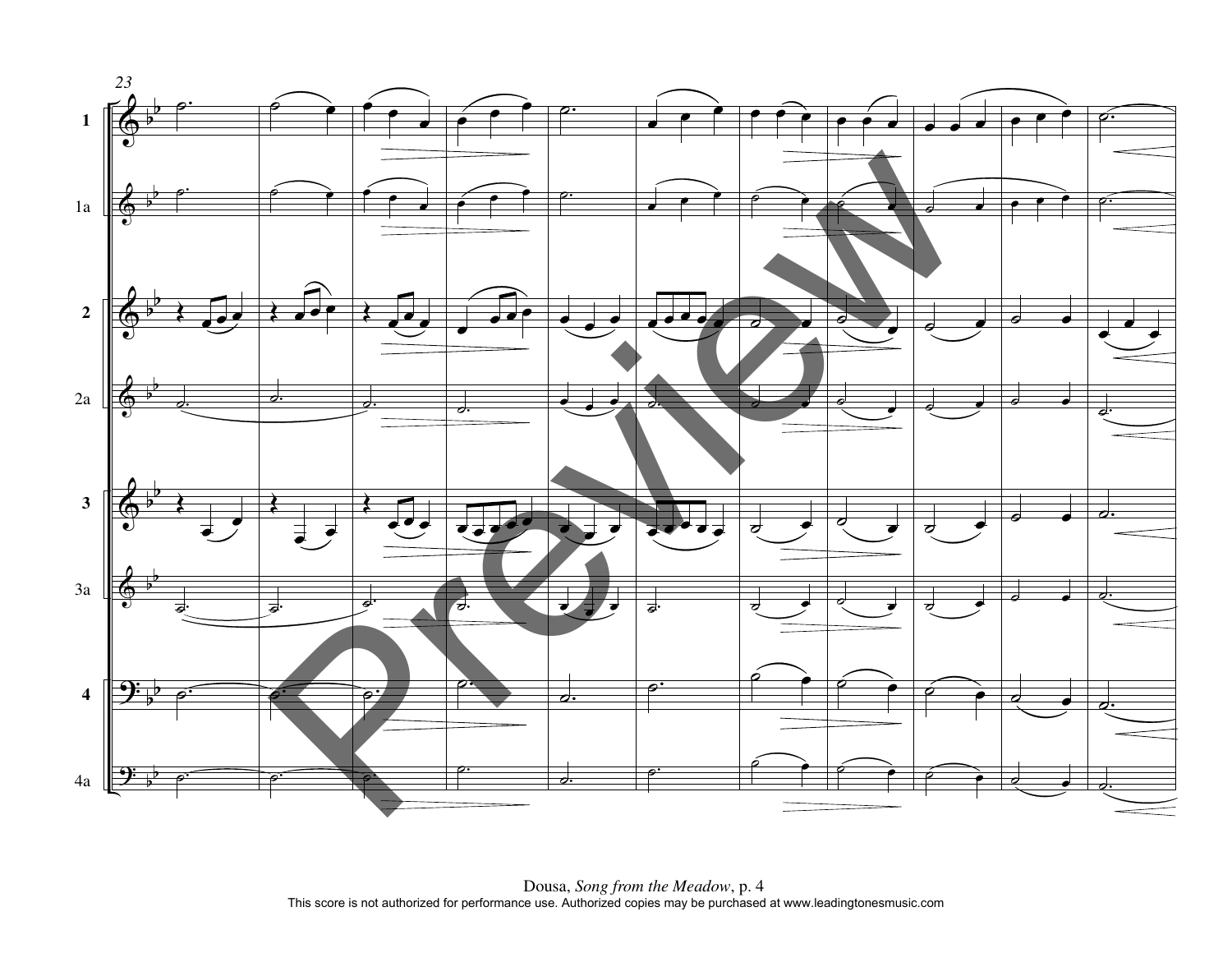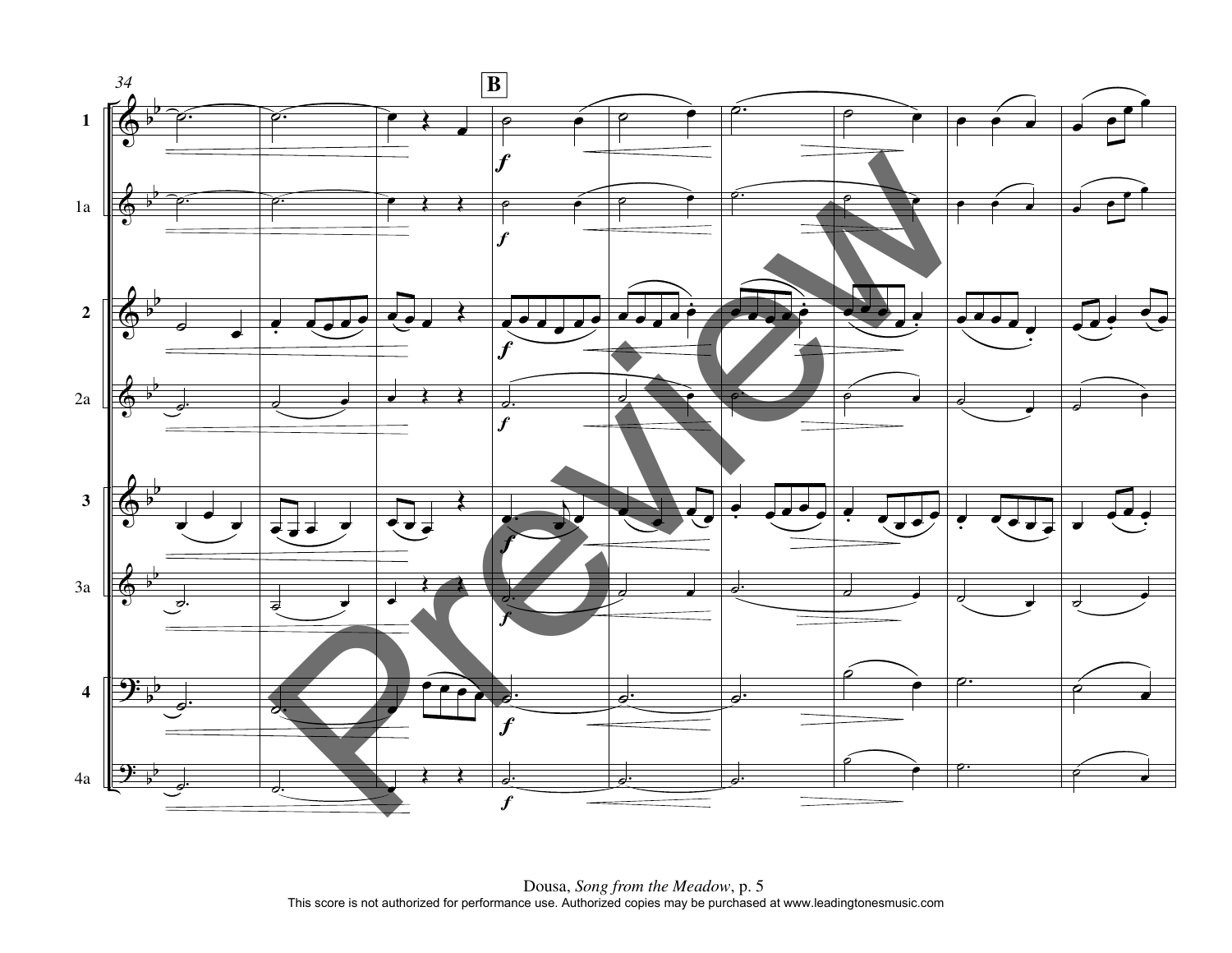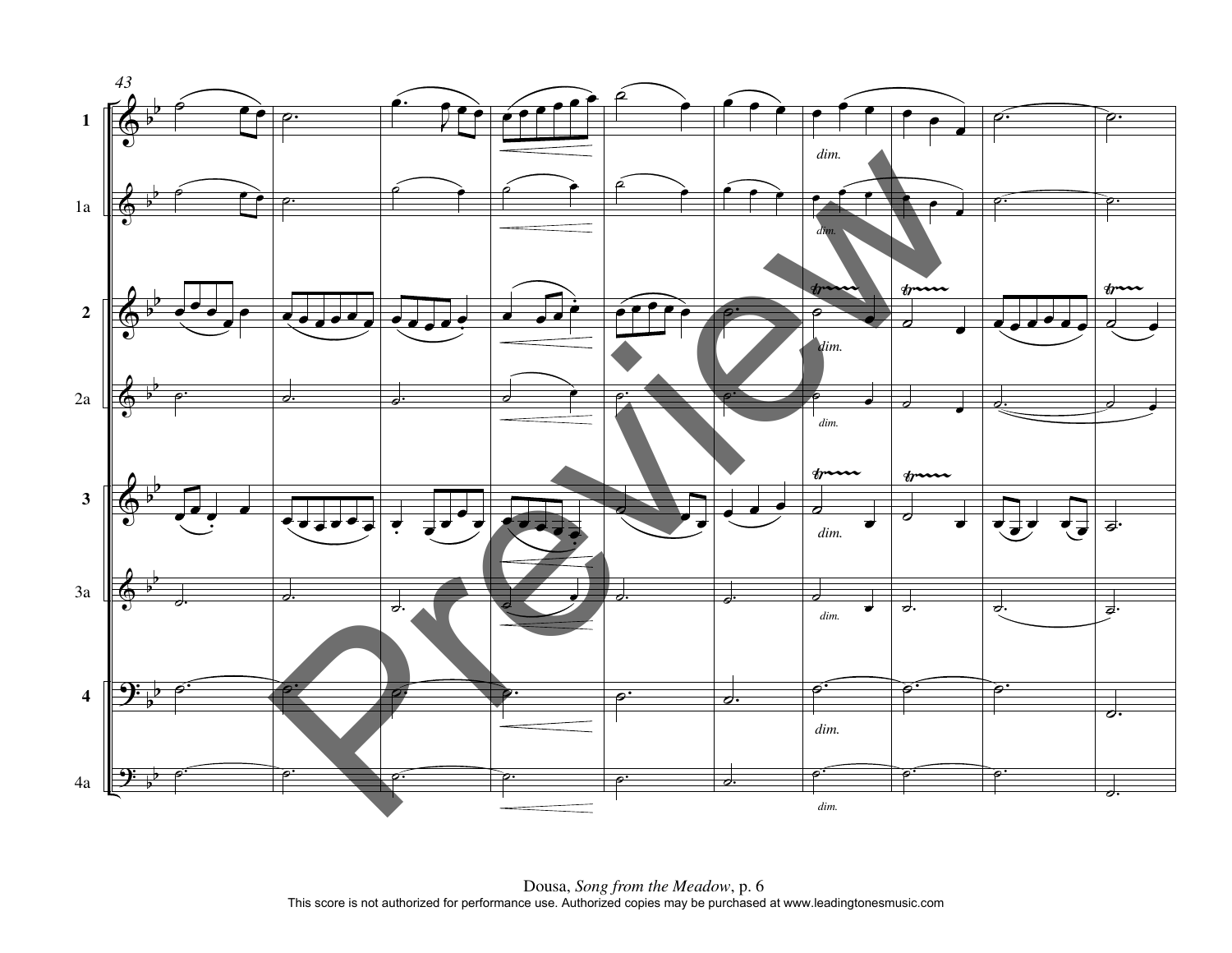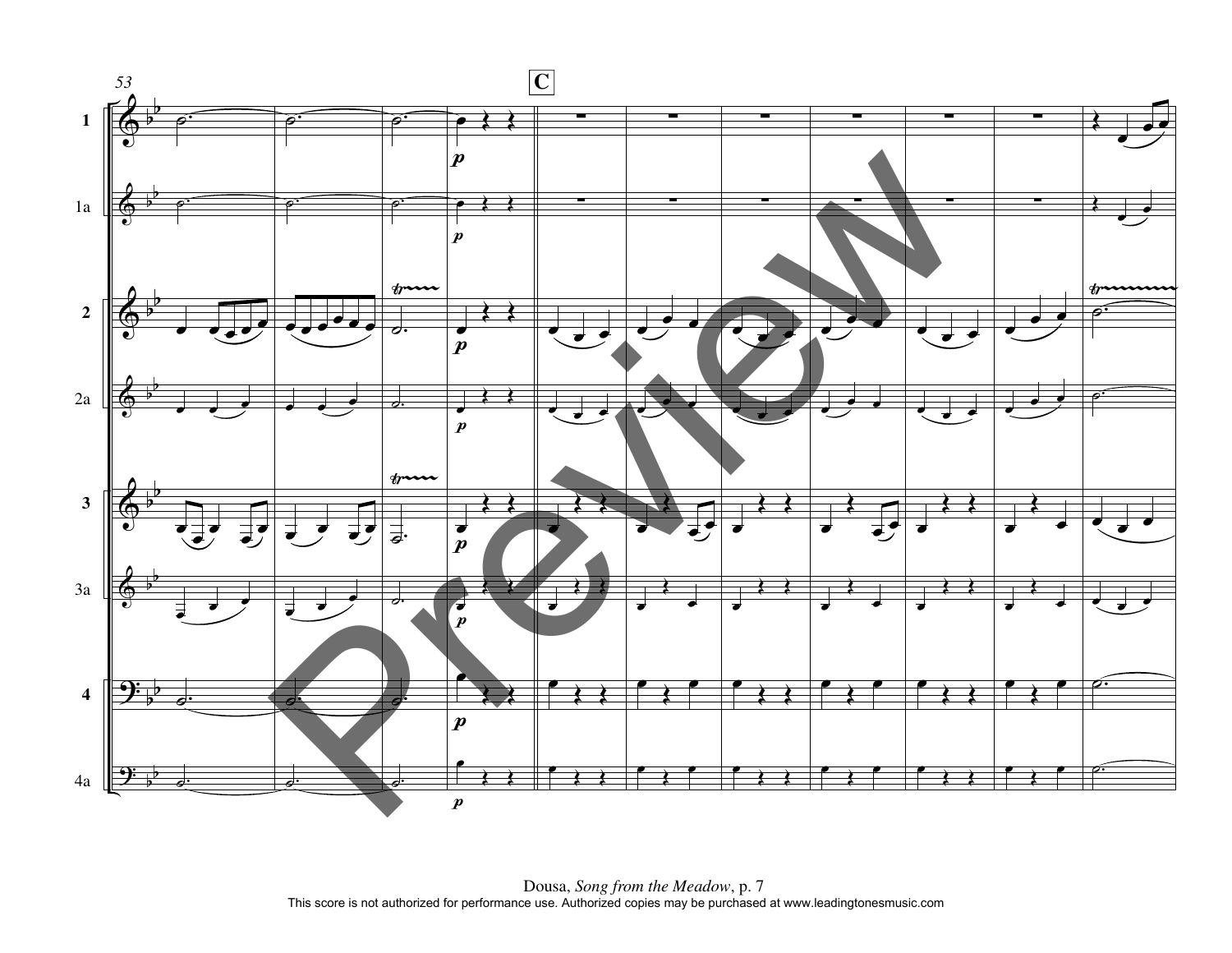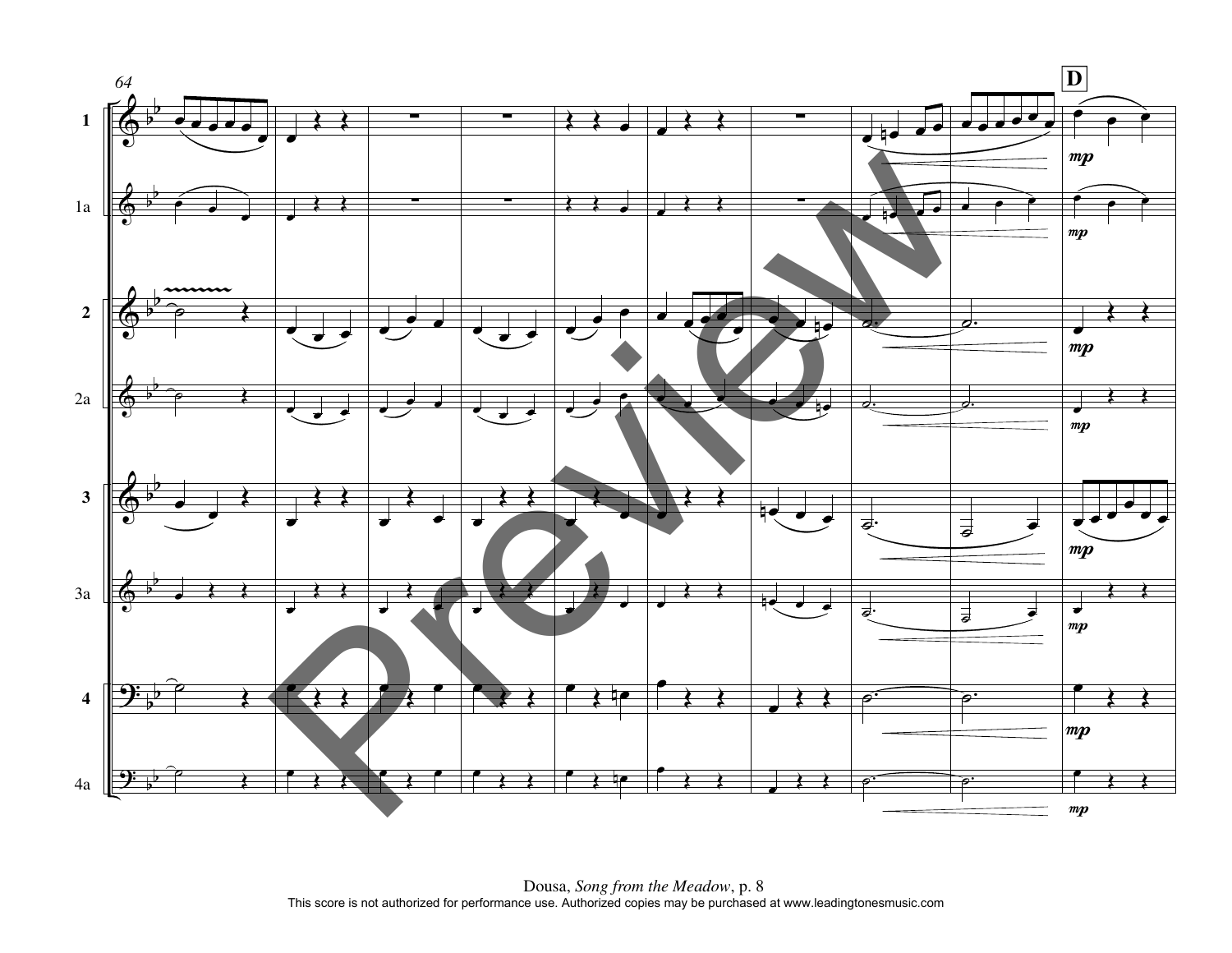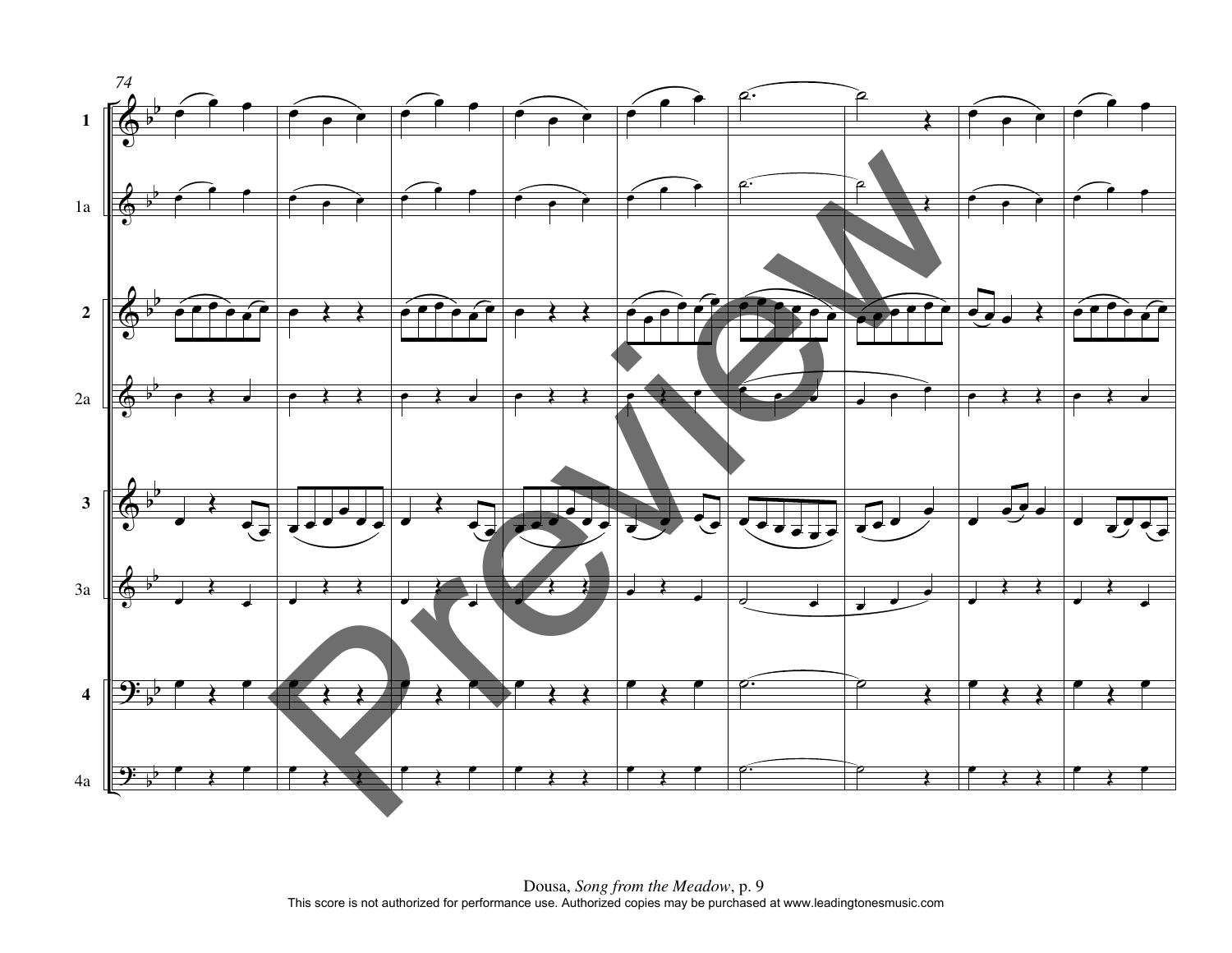

Dousa, *Song from the Meadow*, p. 10 This score is not authorized for performance use. Authorized copies may be purchased at www.leadingtonesmusic.com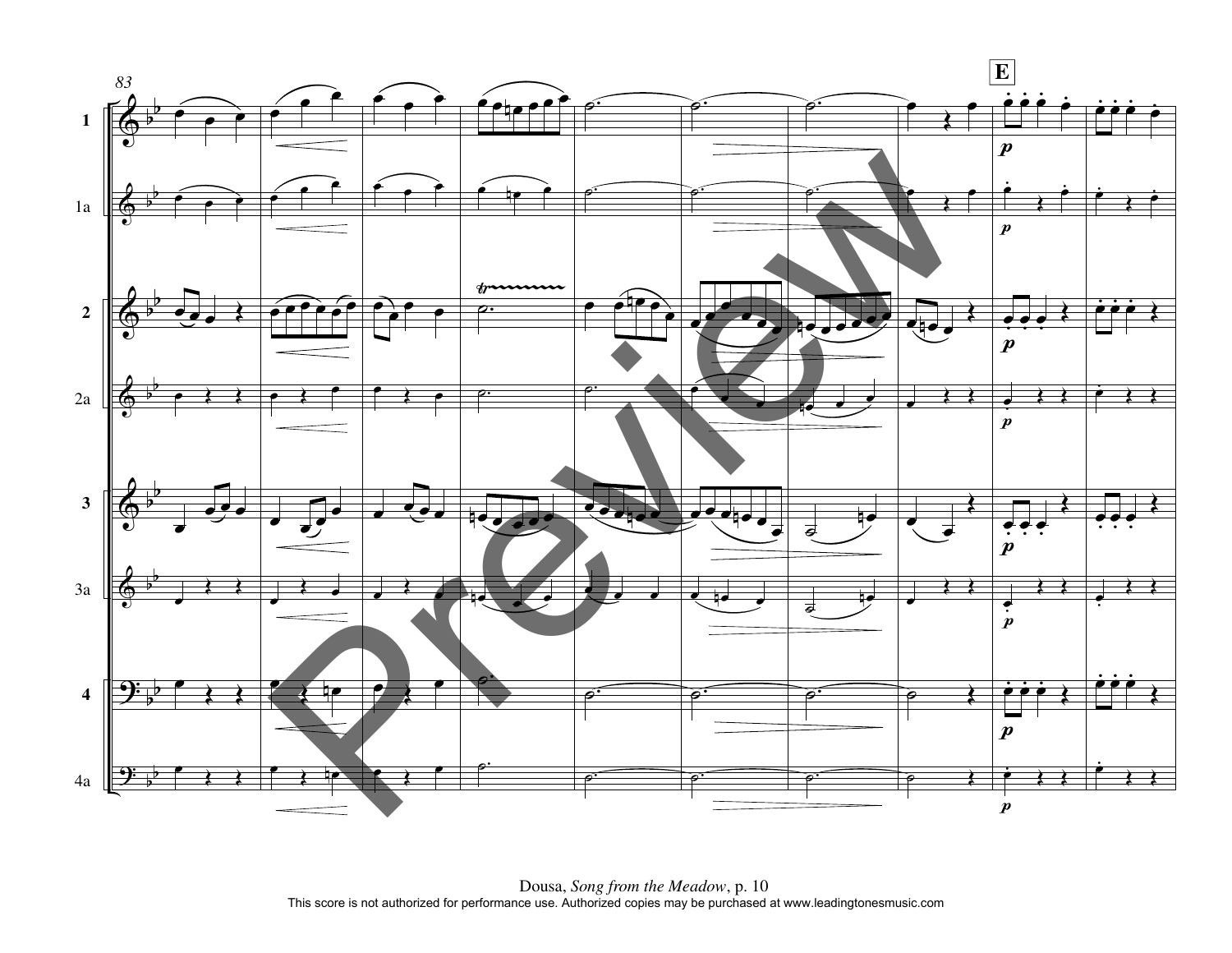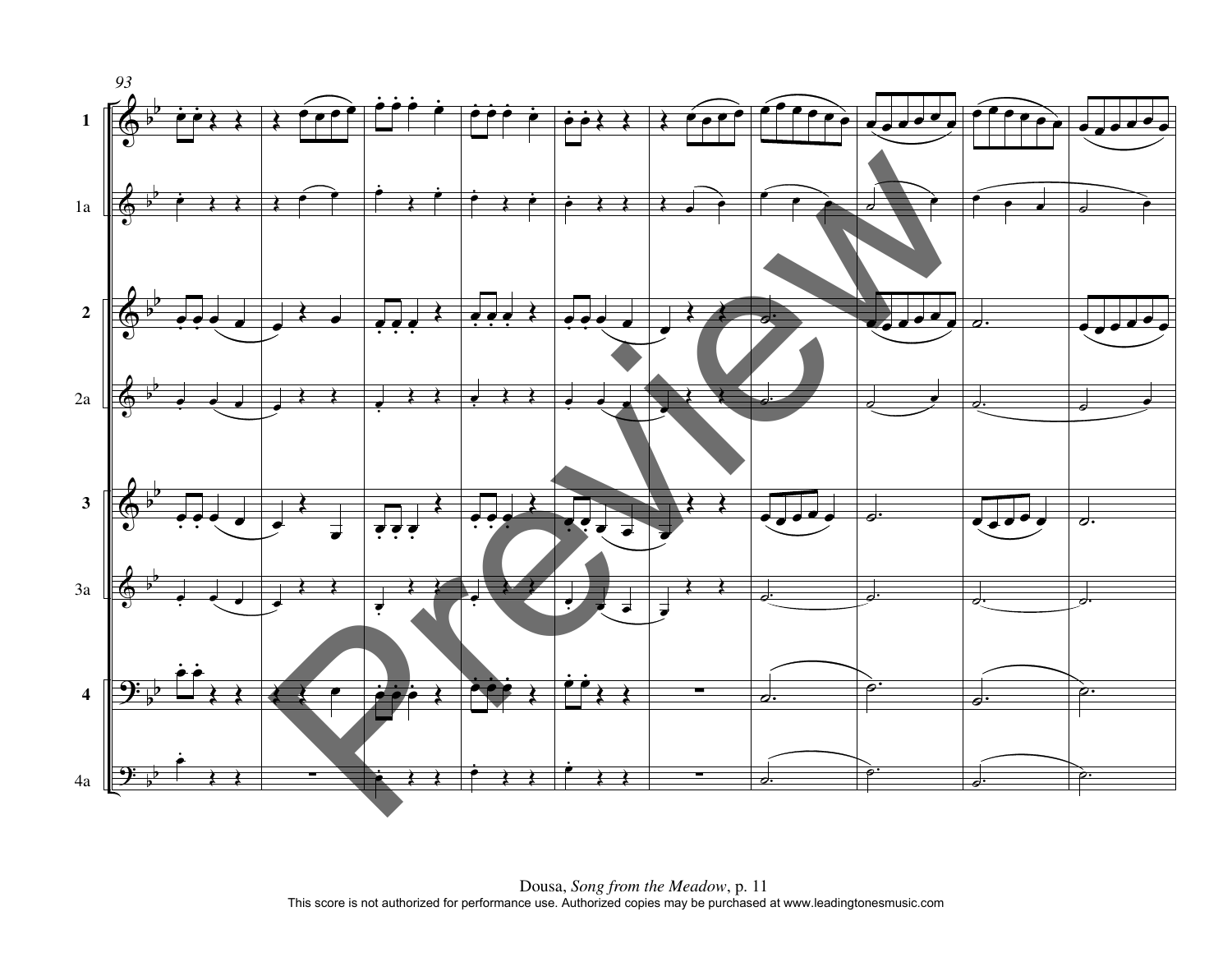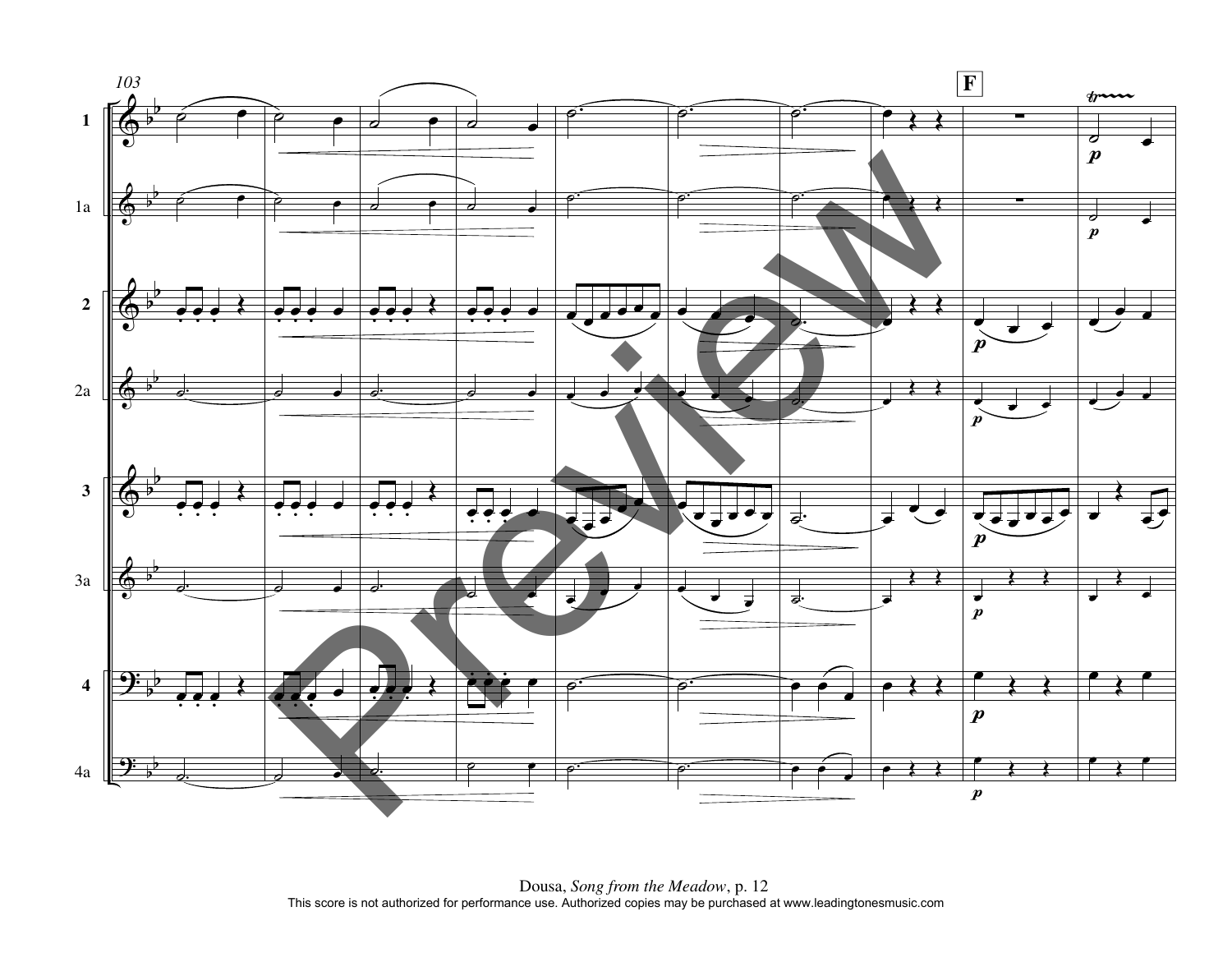

Dousa, *Song from the Meadow*, p. 13 This score is not authorized for performance use. Authorized copies may be purchased at www.leadingtonesmusic.com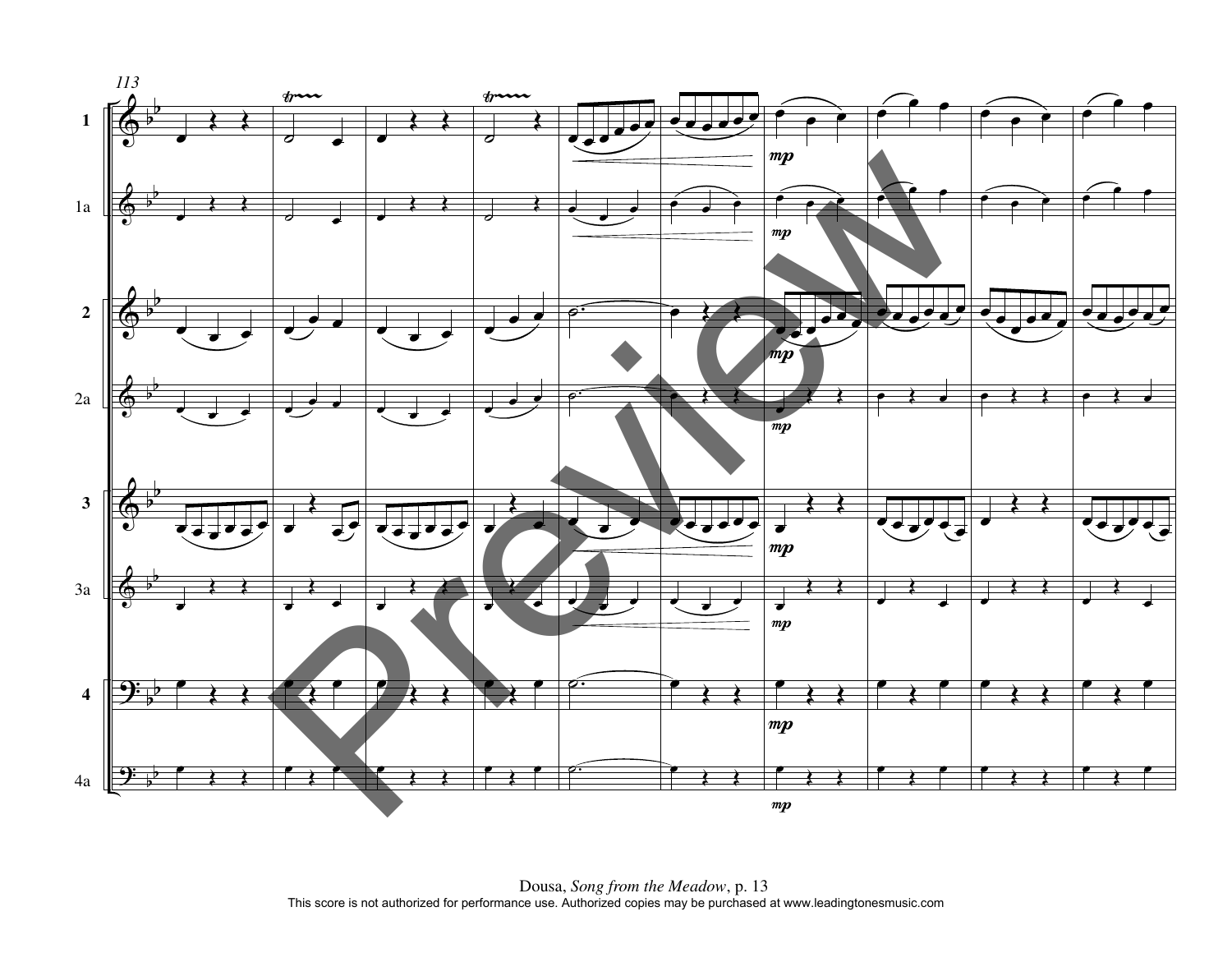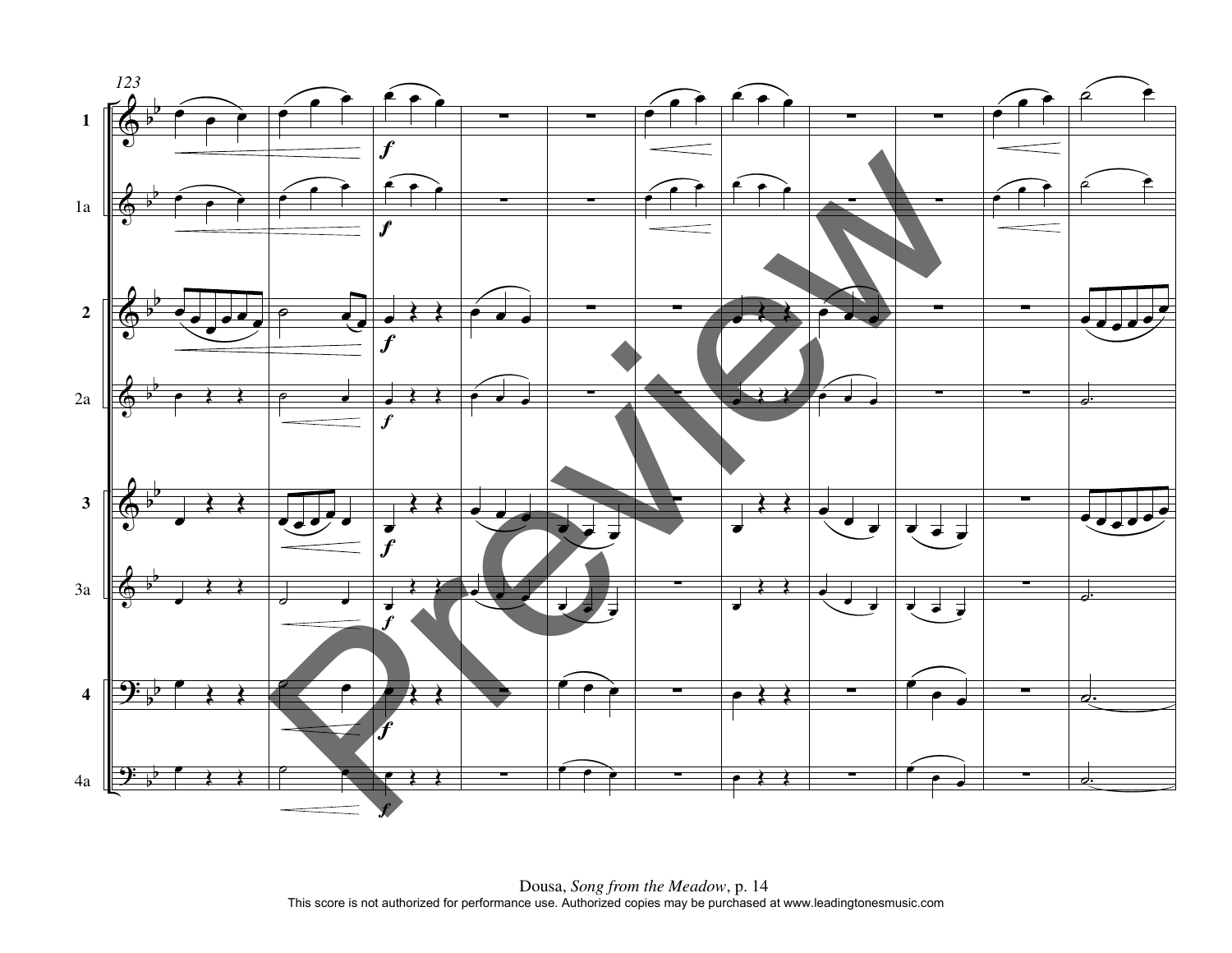

Dousa, *Song from the Meadow*, p. 15 This score is not authorized for performance use. Authorized copies may be purchased at www.leadingtonesmusic.com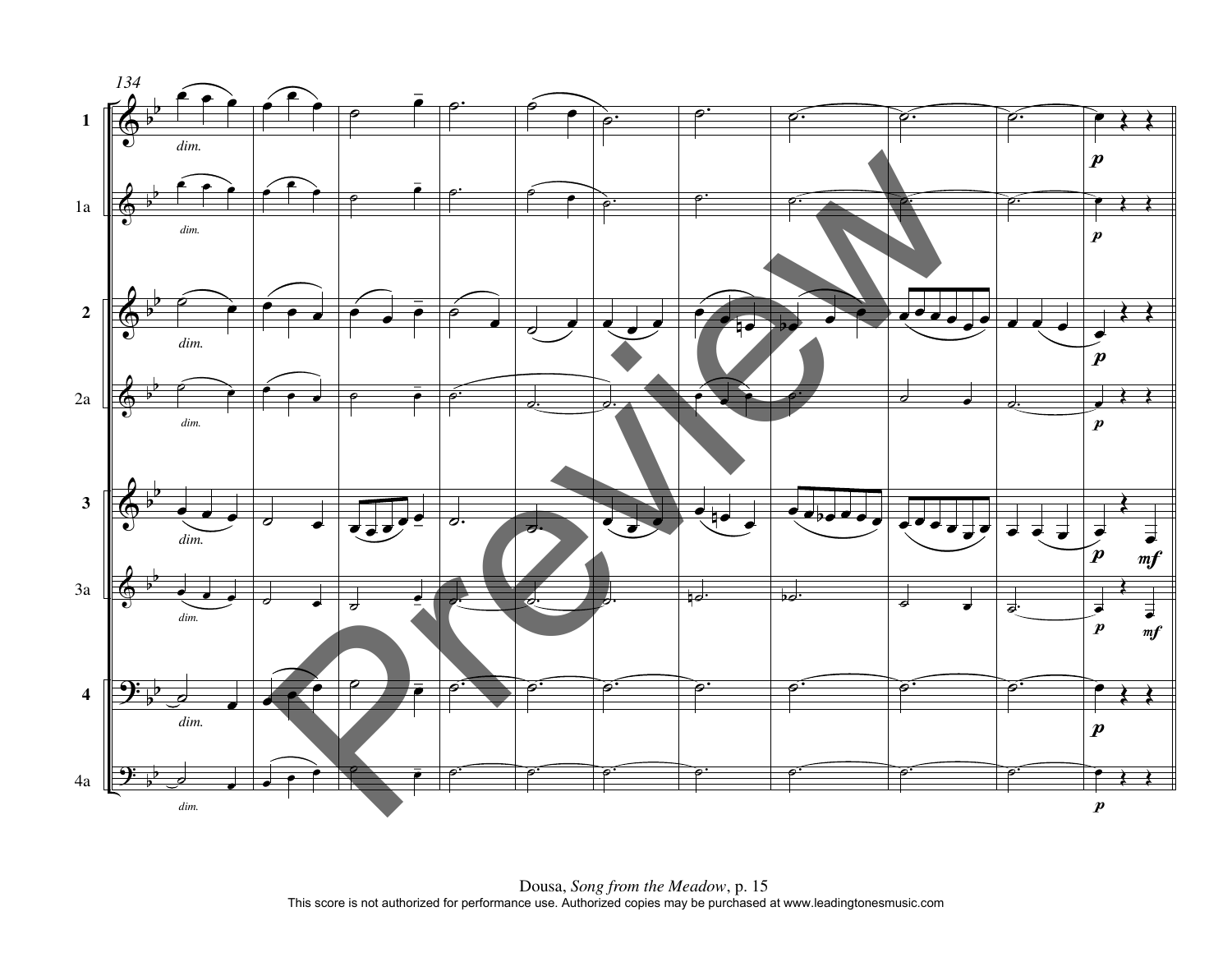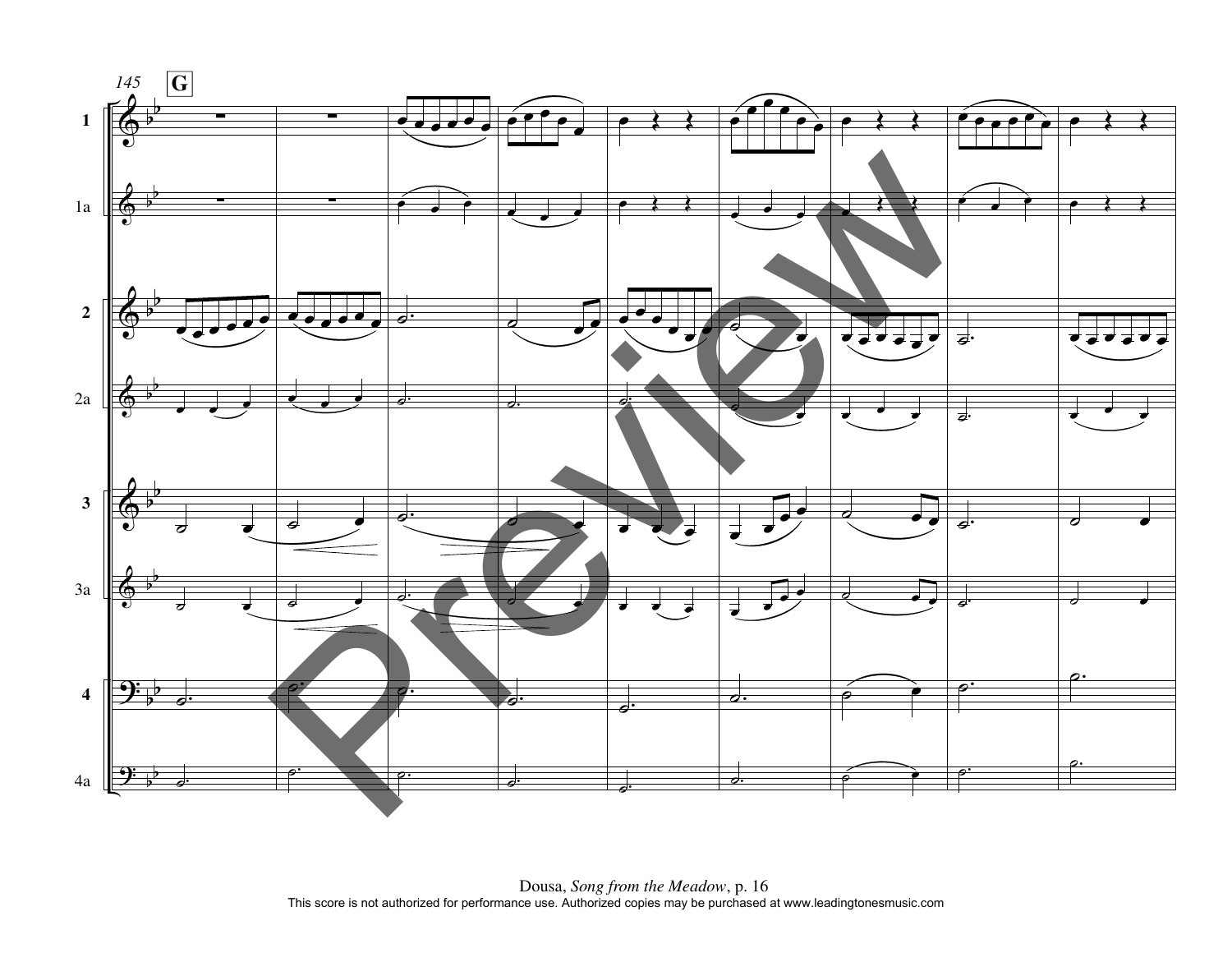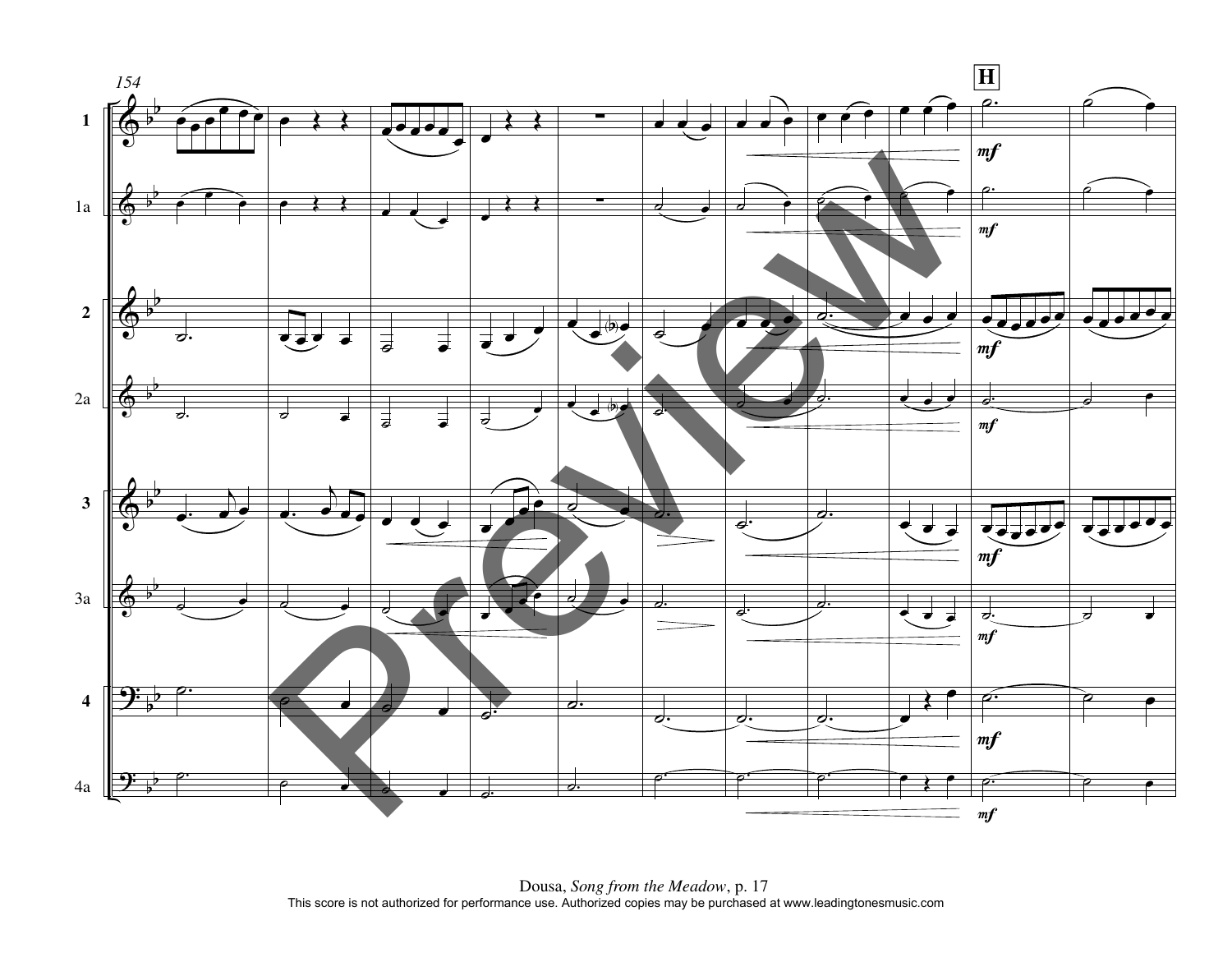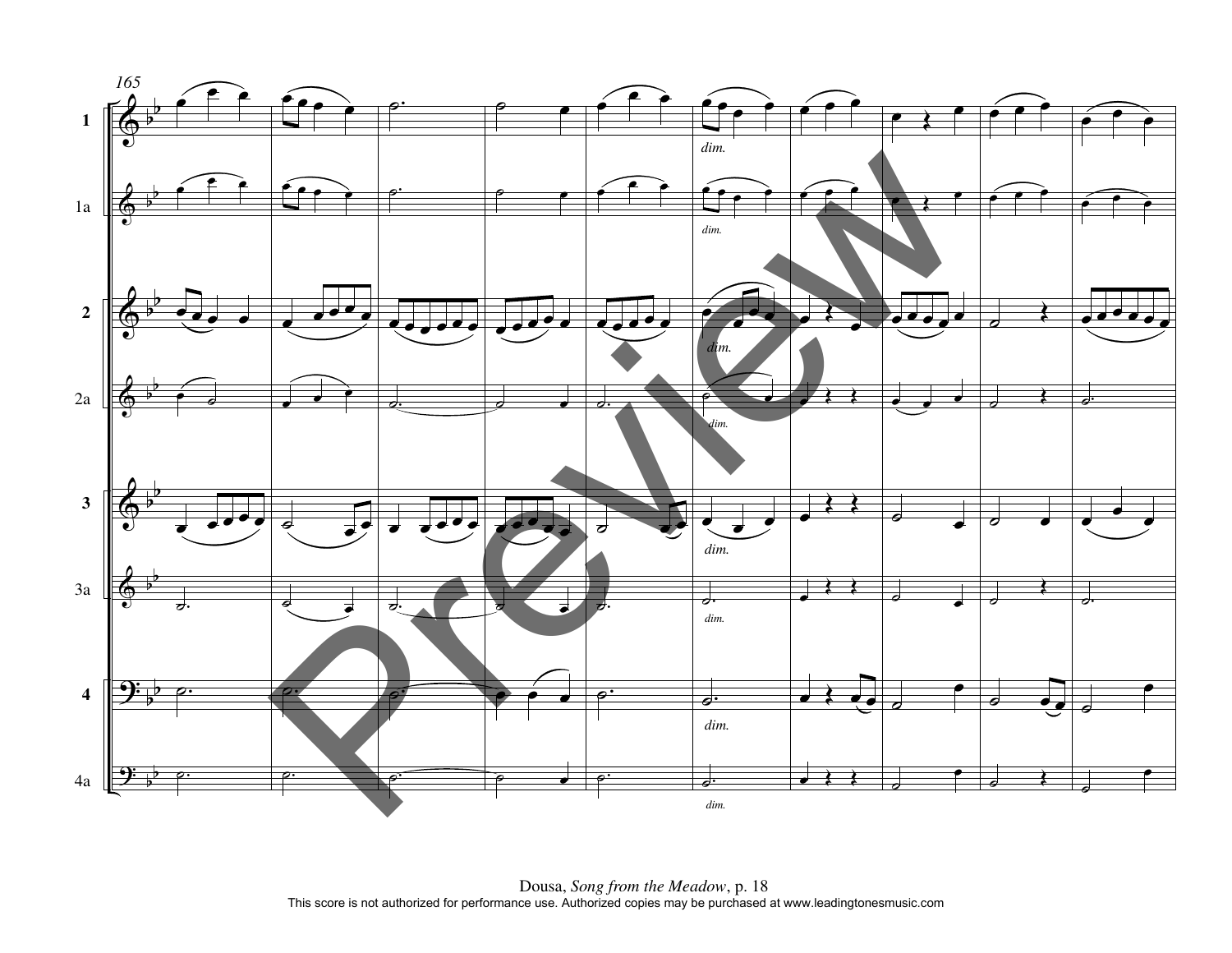

Dousa, *Song from the Meadow*, p. 19 This score is not authorized for performance use. Authorized copies may be purchased at www.leadingtonesmusic.com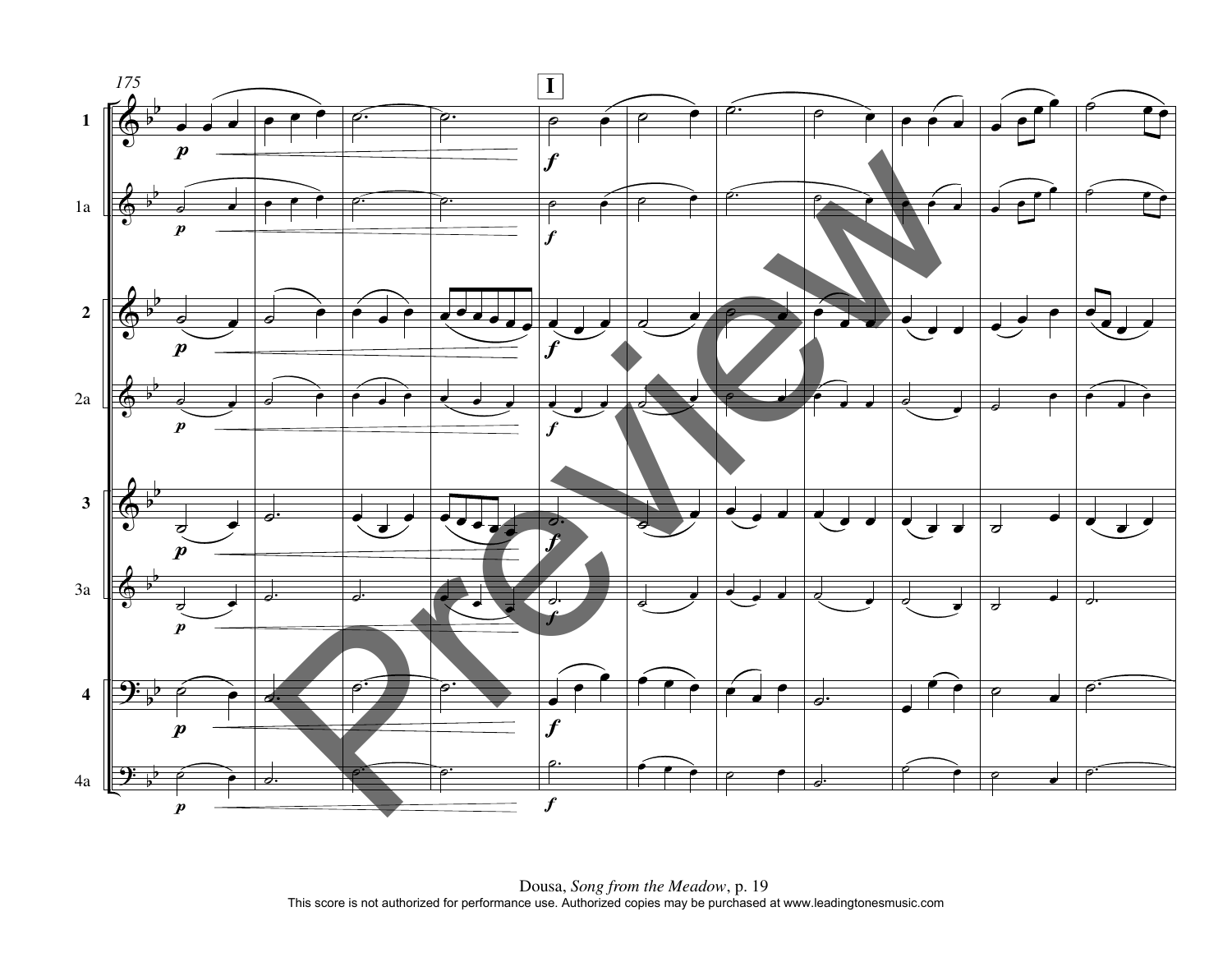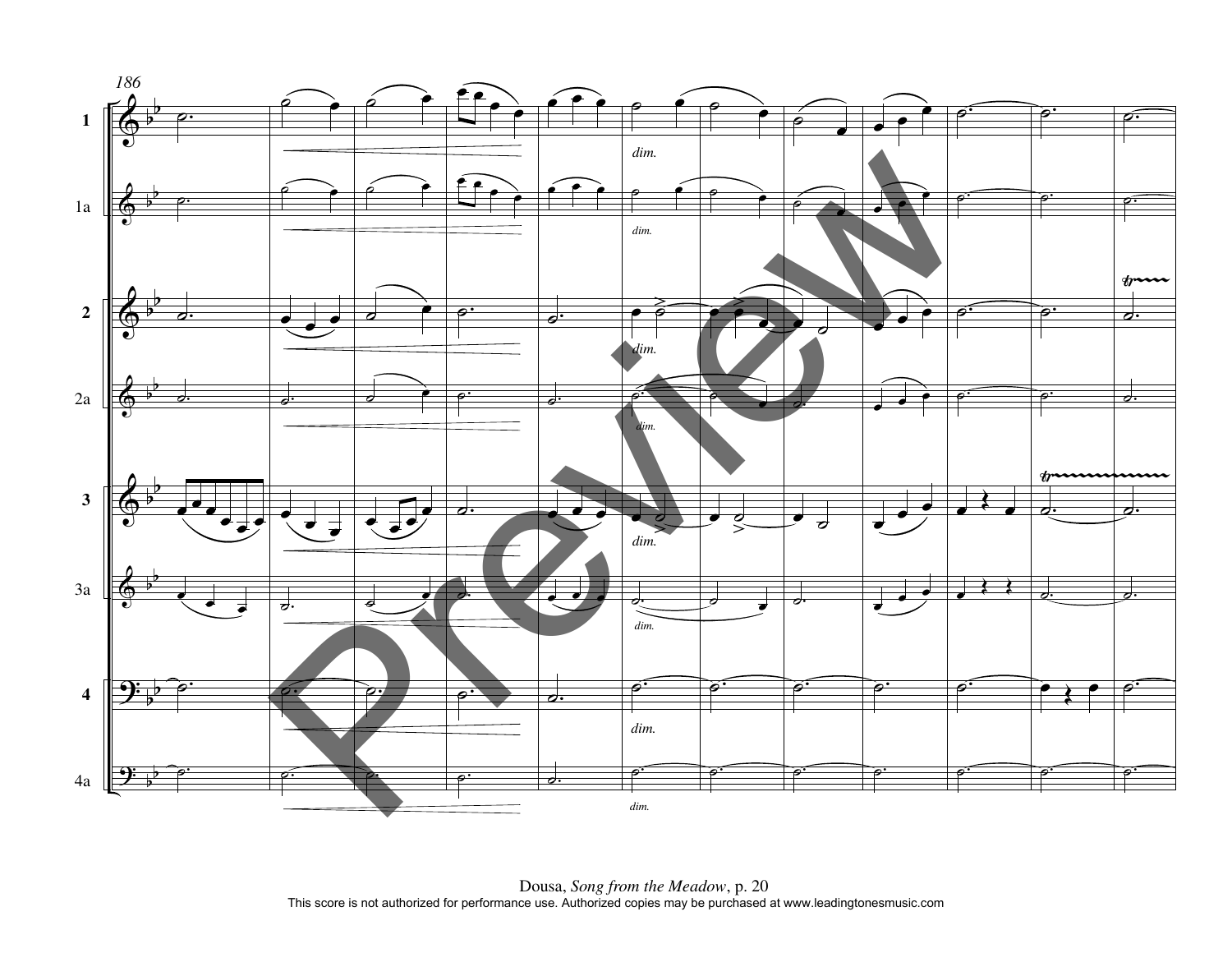